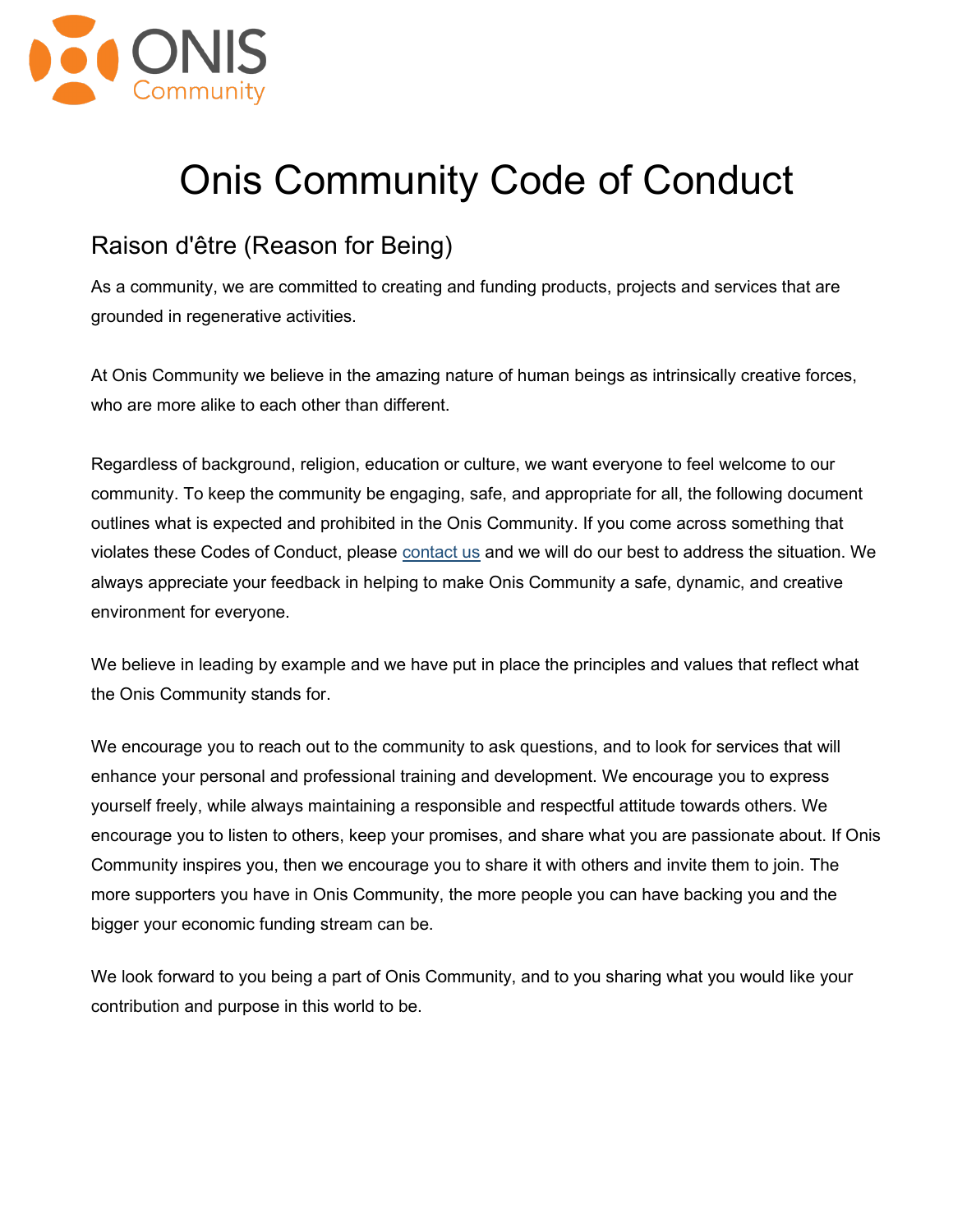

## Vision, Mission and Core Values

#### **Onis Community Vision**

An empowered grassroots movement, with 1 billion members, delivering global regeneration and sustainability to our ecosystems, with millions of projects, transforming the political narrative and global priorities that we face. A movement that brings forward a new world economy that can work for, and benefit -everyone.

#### **Onis Community Mission**

To build an authentic social network that brings together the global regenearation community. One that leads by example, and impacts our global economy to regenerate our values, our communities, and our planet. A social network that is free from political or economic agenda, built for the benefit of all.

#### **Onis Community Economic Values**

- 1. Empowering the individual by giving them the tools and the access to creating equity. To achieve this, we are committed to facilitating our members in uploading their own private initiatives for funding that is aligned with our guidelines.
- 2. Educating the individual by making accessible, professional, and personal training and development online.
- 3. Harnessing the ability for the individual to take action. At Onis Community we recognise that the core elements that sustain our economy are at risk, with acting no longer being an option but a necessity.

The current economic system doesn't work for our planet, it's animals, nor for most humans. For it to work for everyone, we are committed to promoting and empowering grass root regenerative economies at the magnitude of scale required. We recognise that our planet, our values, and our health are at risk. The Time to Act is Now.

*From these economic values a new human being arises, one that represents the essential fabrics that we believe to be true. We call these fabrics our Onis Community Principles and Values, outlined below.*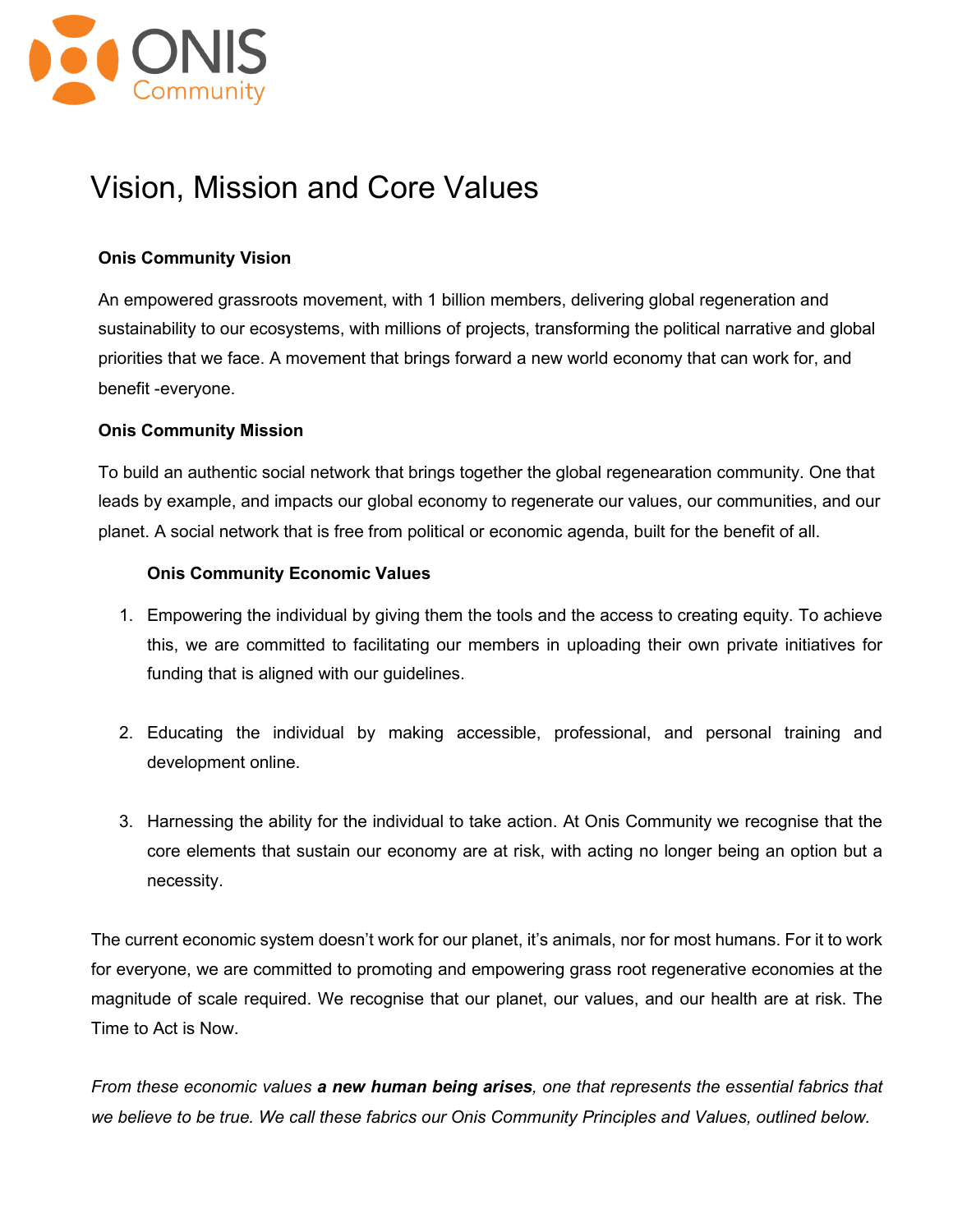

### Onis Community Principles and Values

#### **Values**

*What gives us worth.* Intangible experiences that hold truth. To accept a reality that is bigger and goes beyond our own common experience is essential, and for it to be accessible in order to achieve our potential.

- ❖ **Joy & Play**
- ❖ **Transparency**
- ❖ **Integrity**
- ❖ **Truth**
- ❖ **Service**
- ❖ **Unity**
- ❖ **Compassion & Inclusivity**
- ❖ **Justice**
- ❖ **Humility & Rest**
- ❖ **Completion**

#### **Principles**

The uprooted language system that we agree on, by which we can make our values possible.

#### **Joy & Play**

- By connecting and being present in communication with each other, the joy and play of life around us happens. This is the Life!
- Creating a culture of authentic acknowledgment and celebration of one another, to enable us to rise above any challenge.
- Having fun, no matter how serious it seems, allows us clarity of mind and purpose for when it is needed most.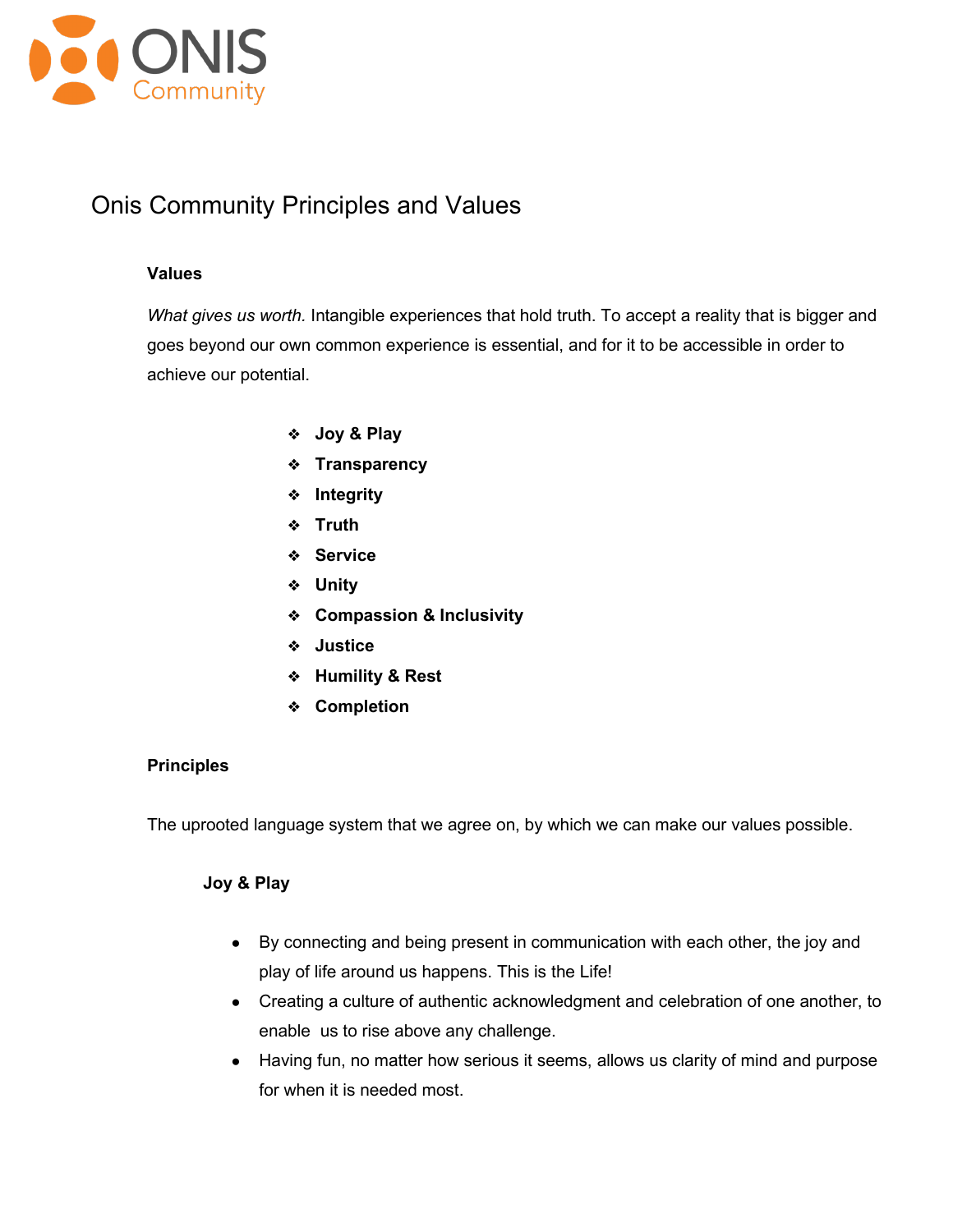

#### **Transparency**

- One of the key problems in the world is the lack of transparency, and the corruption that comes with it. By supporting this community, you commit to giving transparency to your operations, including all of your income and expenses derived from, and in relation to Onis Community.
- In the case of building a startup through this community, you also commit to giving transparency to your operational income and expenses.

#### **Integrity**

In order to maintain your own integrity and that of the Community, you acknowledge and agree that:

- Among other things, it takes humility, courage and discipline for us to be human beings of integrity.
- Honoring our word, and holding an empowering and authentic position by not making ourselves and others right or wrong for our efforts, allows us to maintain a grounded nature and centered in deeper truth.
- Respecting the contribution of others while exercising self-responsibility and speaking exactly what you mean, are important in maintaining & restoring integrity inside the Community.

#### **Truth**

- You give yourself permission to name the unspoken, and to be vulnerable in all of your expressions.
- You agree to creating and holding a safe space for truth and expression to arise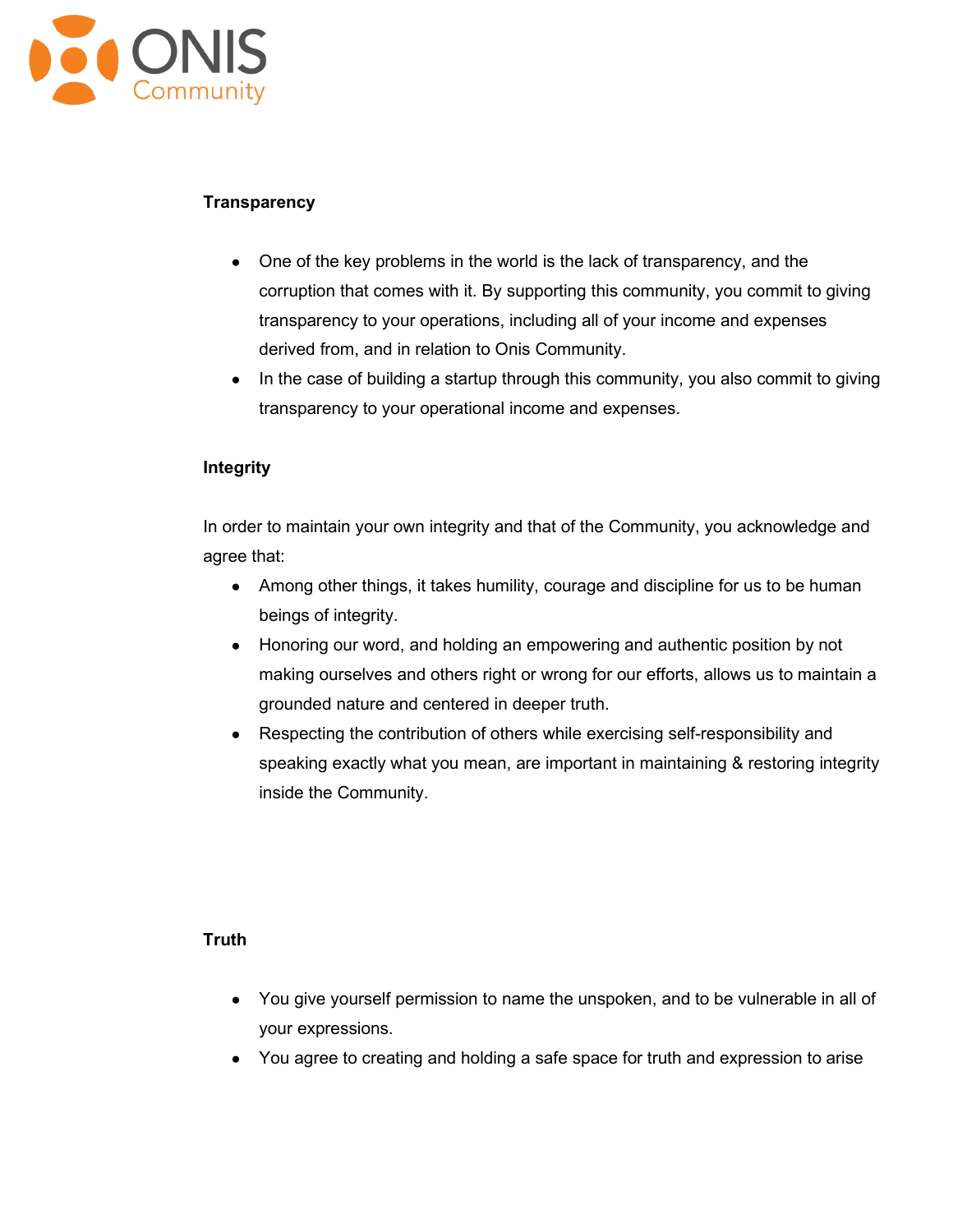

#### **Service**

- You agree to serving where you feel called to serve and to do so without force. To do this successfully, you are encouraged to first listen out for what life requires from you, and then act accordingly.
- As a Community, you/we are committed to creating and funding products and services that are grounded in the services of contribution, sustainable practices and regenerative activities.

#### **Unity**

- Separation is the opposite of unity. Separation can take many forms, be it religion, sex, culture, and many other predisposed views that act to separate us.
- Acknowledging that in the end we are all working together as one.
- It is important to be willing and open to communicate with each other until we get to the source of our issues.

#### **Compassion and Inclusivity**

- You are committed to adopting an open and empowering mindset so that you can read and listen, in order to understand and see how you can contribute to other members in the community.
- As a community we promote, encourage, protect and respect all beliefs that align to core human principles and values. Direct and open conversation is how we deal with the source of any conflict. As a member you/we are committed to be and to act within our principles and values.
- We have designed this community as an opening to a commitment and a call for action for anyone who aligns with our mission and values.

#### **Justice**

● You/we agree to follow the communities' dispute resolution processes and to comply with all applicable Laws.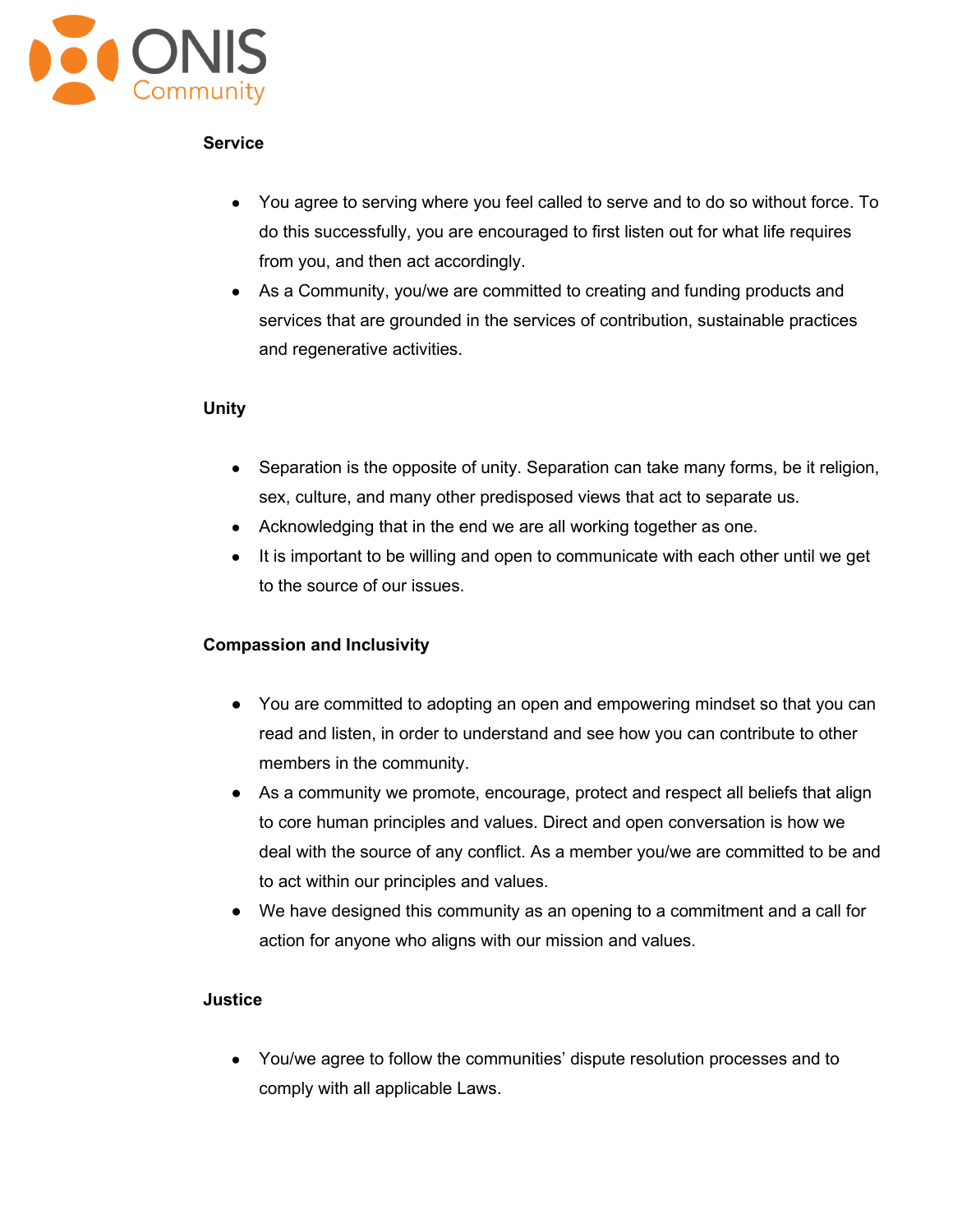

• As a community member you also support innovation for the regeneration of our communities, our health and our environment.

#### **Humility and Rest**

- The mantra upon which this community was founded: "The smaller your identity, the bigger your vision can be."
- As a community, we encourage members to have practices of gratitude and rest in order to have a clear mind every day.
- You/we encourage members to consider that the simplest solution is often the best solution. Less is more. Do the 1% that gets the 99% done.

#### **Completion of Work**

- You/we ensure to be methodical with dates, with step-by-step processes for the projects that we do inside the community.
- Inside the community, you/we will do whole and complete work in order to achieve success in the projects you undertake.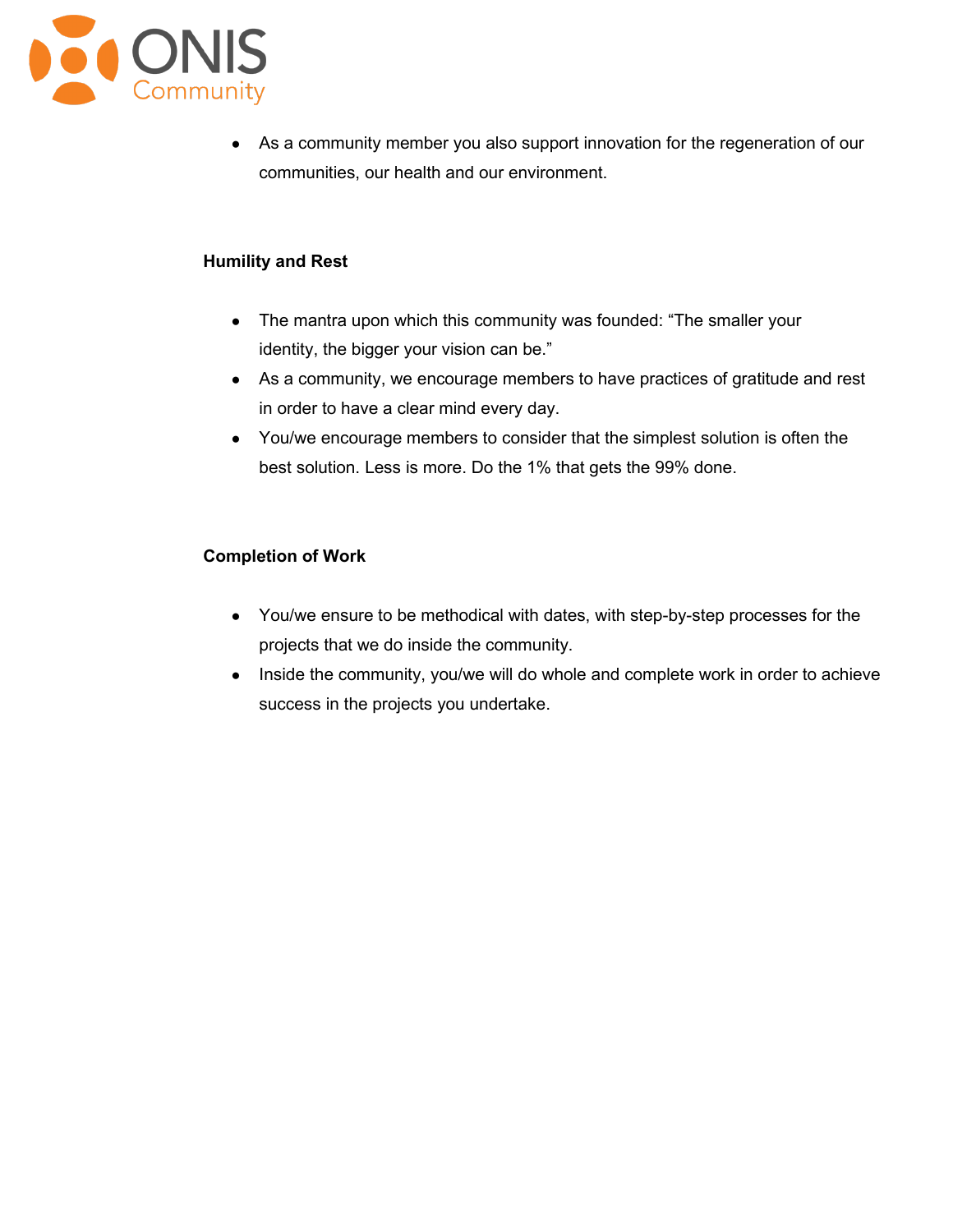

## Site Access and Security

While using your Onis Community account or Services, you:

- Must comply with all applicable laws.
- Must have your own Onis Community account.
- Must not share your Onis Community account password with anyone else.
- Must never misrepresent your identity, neither to Onis Community nor to other users.
- Must provide valid and complete contact information, including a valid email address.
- Must not interfere or attempt to interfere with the Services. This includes using any software program, virus or routine to block, obscure, or modify any Onis Community Content or web pages, or to destroy another person's software, hardware, or telecommunications equipment.

#### **Community Safety**

While using your Onis Community account or any Onis Community Services, you may not:

- Post or share any content that is illegal, threatening, harmful, abusive or otherwise objectionable, including content or communications that are degrading, defamatory, vulgar, hateful, libelous, fraudulent, obscene, pornographic, sexually explicit, sexist, racist, or invasive of another's privacy.
- Stalk, harass, threaten or verbally attack any user or ONIS Community employee, or abuse ONIS Community resources, such as misusing an employee's time.
- Post any information or communication that you know to be false or misleading, including impersonating any person, falsely claiming an endorsement that you do not have, or misrepresenting yourself as an employee or representative of ONIS Community
- Post or share content containing any person's personal, proprietary, or confidential information such as photos of living individuals, sensitive financial information, or a person's address, phone number, or email address without their permission.